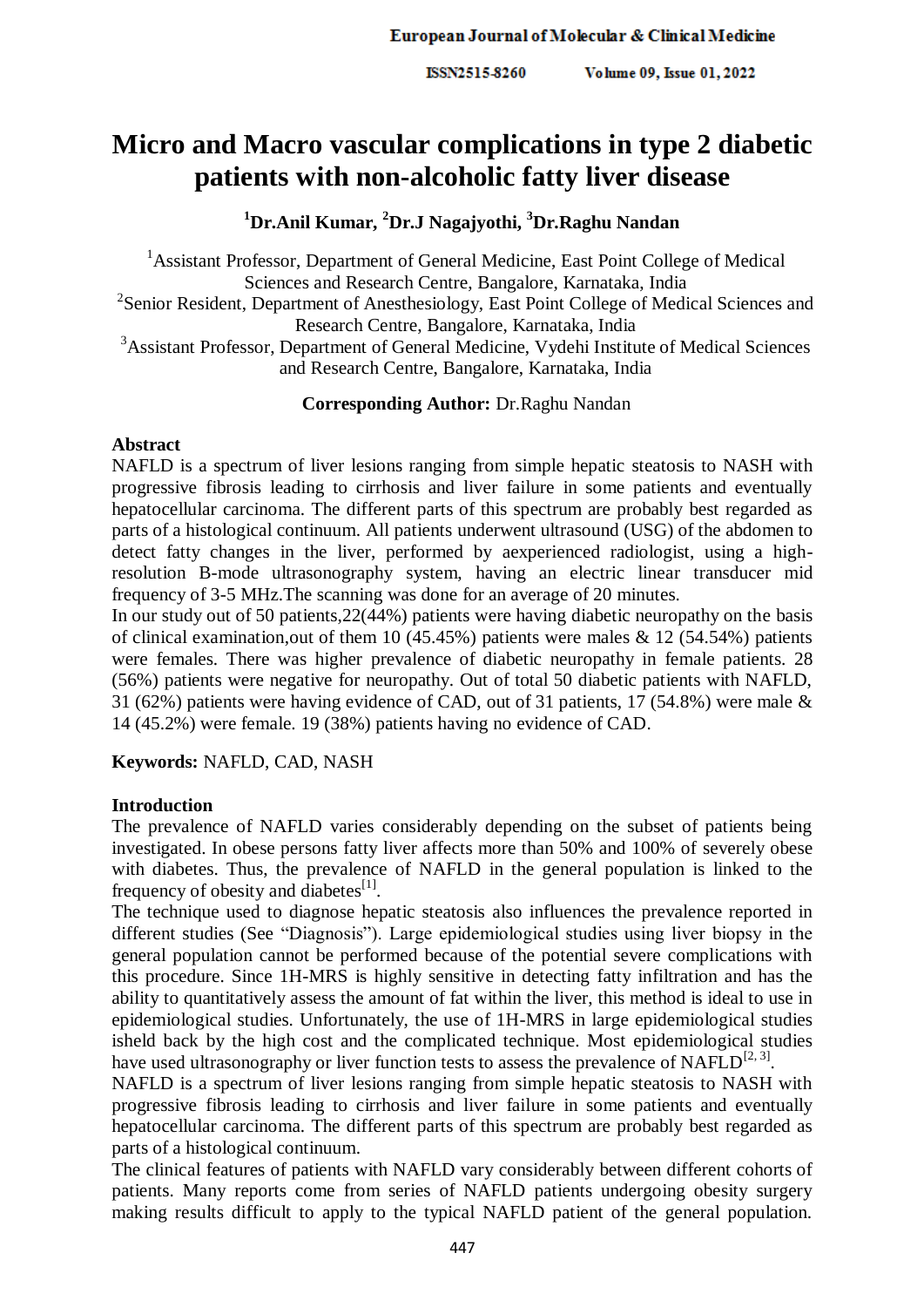#### European Journal of Molecular & Clinical Medicine

#### ISSN2515-8260 Volume 09, Issue 01, 2022

Another bias in NAFLD cohorts is that most studies have been conducted in tertiary referral centres. Few studies have explored NAFLD in the general population and none of these has included histopathological evaluation. Studies of NAFLD patients in the general population are probably the best studies to describe the clinical features of the typical NAFLD patient<sup>[4]</sup>. Most NAFLD patients do not have any symptoms or signs of liver disease unless symptoms of end-stage liver disease are present. If present at all, symptoms in NAFLD patients are constitutional and non-specific. Some patients report fatigue and/or a sensation of fullness on the right side of the upper abdomen. Hepatomegaly is present in 75% of cases, but may be difficult to detect due to the high prevalence of obesity in NAFLD patients. It is evident that overweight/obesity and diabetes are important risk factors for developing NAFLD. With the development of proton magnetic resonance spectroscopy the association between the amounts of fat accumulated within the liver and several risk factors, especially insulin resistance, are being elucidated<sup>[5, 6]</sup>.

### **Methodology**

All patients underwent ultrasound (USG) of the abdomen to detect fatty changes in the liver, performed by experienced radiologist, using a high-resolution B-mode ultrasonography system, having an electric linear transducer mid frequency of 3-5 MHz.The scanning was done for an average of 20 minutes;Fatty liver was defined as the presence of an ultrasonographic pattern consistent with "bright liver", with evident ultrasonographic contrast between hepatic and renal parenchyma, vessel blurring and narrowing of the lumen of the hepatic veins in the absence of findings suggestive of chronic liver disease.

NAFLD was defined as any degree of fatty liver in the absence of alcohol intake. NAFLD, if present, was classified based on standard ultrasonographic criteria as: Grade 1 (mild steatosis): slightly increased liver echogenicity with normal vessels and absent posterior attenuation.

**Grade 2 (moderate steatosis):**Moderately increased liver echogenicity with partial dimming of vessels and early posterior attenuation.

**Grade 3 (severe steatosis):**Diffusely increased liver echogenicity with absence of visible vessels and heavy posterior attenuation.

The study group was divided into 2 subgroups:

- **Group A:**Patients with USG evidence of fatty changes in the liver.
- **Group B:**Patients without any USG evidence of fatty changes in the liver.

All the patients and the control subjects underwent a through clinical examination with special emphasis as.

**Symptoms:** upper abdominal pain Malaise.

Lethargy Jaundice.

Tingling and numbness in feet and hands Blurring of vision.

Polyuria, polydipsia Duration of diabetes: **Treatment received:** OHA and/or insulin.

WHO criteria for diagnosis of diabetes mellitus are

- 1. Symptoms of Diabetes plus Random Blood Sugar > 200 mg/dl<sup>a</sup>.
- 2. Fasting Blood Sugar >  $126 \text{ mg/dl}^b$ .
- 3. Two hour plasma glucose  $>200$  mg/dl an oral glucose tolerance test<sup>c</sup>.
- a) Random is defined as without regard to time since the last meal.
- b) Fasting is defined as no calorie intake for at least 8 hours.
- c) The test should be performed using a glucose load containing the equivalent of 75 g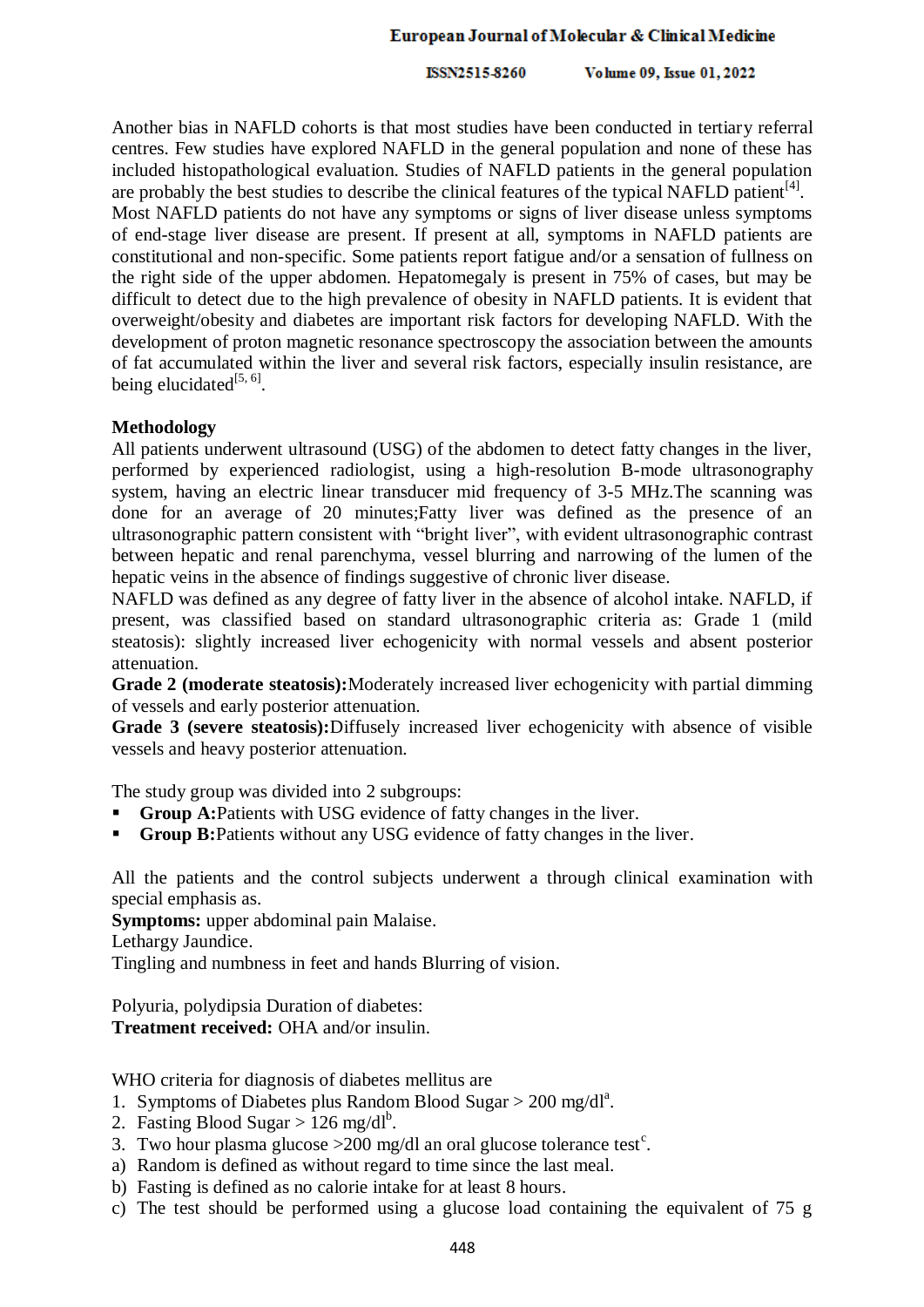anhydrous glucose dissolved in water, not recommended for routine use

- Type 2 diabetes
- Diabetic patients either on oral treatment or insulin therapy.

## **Exclusion criteria**

Age  $<$  35 or  $>$ 75 years.

Known hepatic disease, HBs antigen or Anti-HCV positivity, History of ingestion of hepatotoxic drug(s).

History of significant alcohol consumption. Significant alcohol consumption define by Ongoing or recent alcohol consumption  $> 21$  drinks on average per week in men and  $> 14$ drinks on average per week in women.

# **Results**

| <b>Table 1:</b> Prevalence of hypertension |  |
|--------------------------------------------|--|
|--------------------------------------------|--|

| HТ      | Male | <b>Female</b> | <b>Total</b> |
|---------|------|---------------|--------------|
| Present |      | n n<br>∸      | 86%<br>43    |
| Absent  |      |               | 4%           |

**Table 2:** Comparison of hypertension (HT) between Group A & Group B

| HT      |             | Group A $(n=50)$ | Group B $(n=30)$ |               |
|---------|-------------|------------------|------------------|---------------|
|         | <b>Male</b> | <b>Female</b>    | <b>Male</b>      | <b>Female</b> |
| Present |             |                  |                  |               |
| Absent  |             |                  |                  |               |

**Table 3:**Sex distribution of retinopathy

| <b>Retinopathy</b> | Male | Female | Total   |
|--------------------|------|--------|---------|
| Present            |      | 1 O    | 34(68%) |
| Absent             |      |        | 16(32%) |

Out of total 50 patients of type 2 diabetes with fatty liver, 34 (68%) patients were having retinopathy & out of 34 patients 16(47%) were males & 18(53%) were females.

| <b>Fundus</b>                                                                                                                                                                   | <b>Number of patients</b> | Percentage |
|---------------------------------------------------------------------------------------------------------------------------------------------------------------------------------|---------------------------|------------|
| WNL                                                                                                                                                                             | 16                        | 32%        |
| HTN retinopathy                                                                                                                                                                 | 4                         | 8%         |
| <b>NPDR</b>                                                                                                                                                                     | 17                        | 34%        |
| NPDR+HTN retinopathy                                                                                                                                                            | 5                         | 10%        |
| <b>PDR</b>                                                                                                                                                                      | 8                         | 16%        |
| In our study 17 (34%) patients were having non proliferative diabetic retinopathy, 8<br>were having proliferative diabetic retinopathy, while 5 (10%) patients were having mixe |                           |            |

**Table 4:** Prevalence of diabetic retinopathy

In our study 17 (34%) patients were having non proliferative diabetic retinopathy, 8 (16%) were having proliferative diabetic retinopathy, while 5 (10%) patients were having mixed

retinopathy include non-proliferative diabetic with hypertensive retinopathy. In addition to that, 4 (8%) diabetic patients were also suffering from hypertension shows only changes of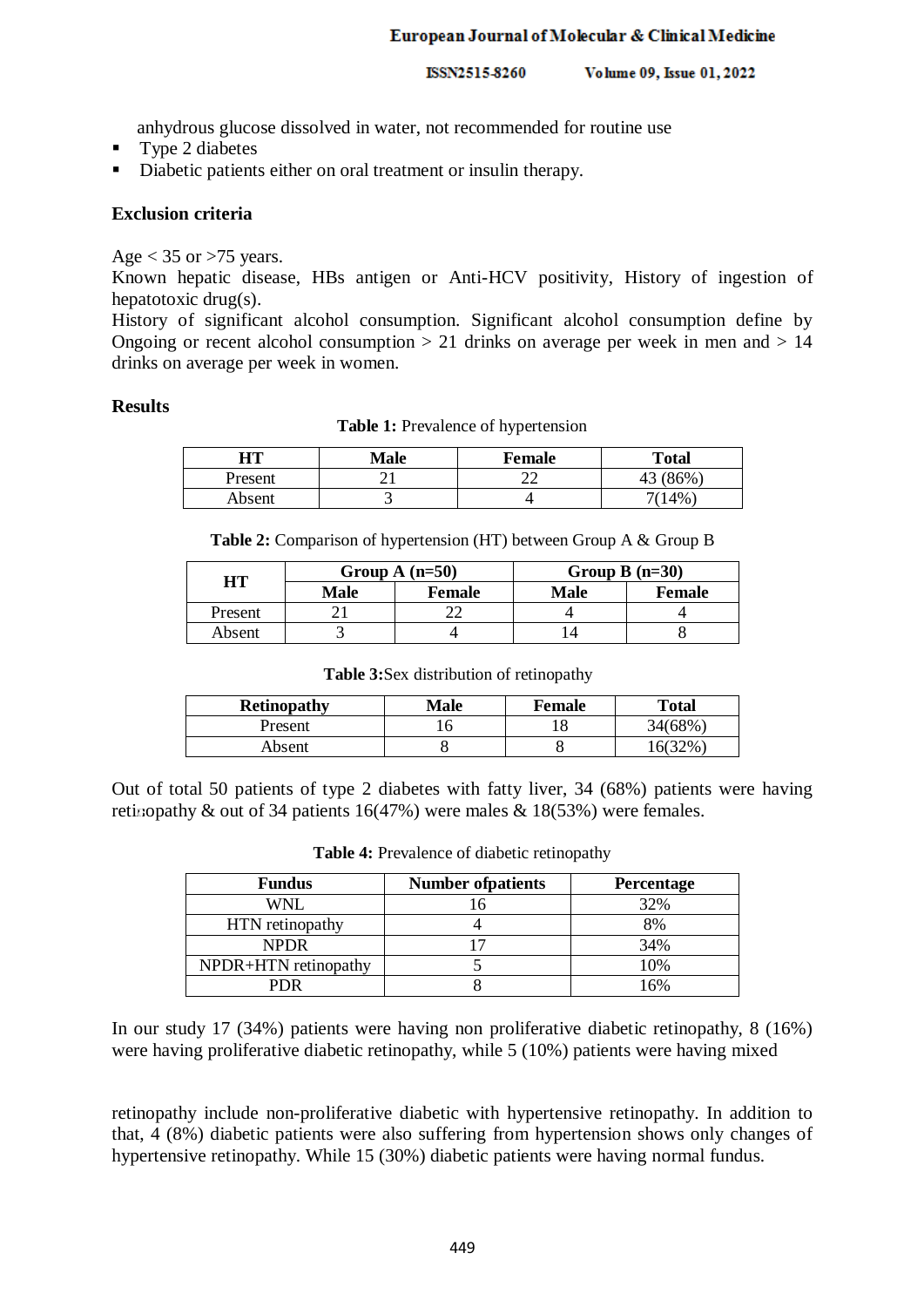| Diabetic retinopathy | Group A $(n=50)$ | Group B $(n=30)$ |                                                                       |
|----------------------|------------------|------------------|-----------------------------------------------------------------------|
|                      |                  |                  | $ \text{Male}(n=24) $ Female(n=26) $ \text{Male}(n=18) $ Female(n=12) |
| Present              |                  |                  |                                                                       |
| Absent               |                  |                  |                                                                       |

**Table 5:**Comparison of diabetic retinopathy between group A & group B

Above table suggest prevalence of diabetic retinopathy in group A was 30(60%),while in groupB was  $6(20\%)$ . Comparison of prevalence of diabetic retinopathy between group A  $\&$ group Bshowed Chi-square value 12.12thatcorrespondsto p value of 0.0004 at 1 degree of freedom.

Prevalence of non-proliferative diabetic retinopathy (NPDR) was compared between group A &group B, which was showed( $x^2 = 5.033$ , p=0.024)& prevalence of proliferative diabeticretinopathy (PDR) was also compared between group A & group B,which was showed  $(x^2=0.08, p=0.7646)$ .

**Table 6:** Prevalence of diabetic neuropathy

| <b>Peripheral neuropathy</b> | Male           | Female | <b>Total</b> |
|------------------------------|----------------|--------|--------------|
| Present                      |                | 1 ^    | $(44\%$      |
| Absent                       | $\overline{4}$ |        | 28(56%)      |

In our study out of 50 patients,22(44%) patients were having diabetic neuropathy on the basis of clinical examination, out of them 10 (45.45%) patients were males  $\&$  12 (54.54%) patients were females. There was higher prevalence of diabetic neuropathy in female patients. 28 (56%) patients were negative for neuropathy.

**Table 7:** Comparison of diabetic neuropathy between group A & group B

| Peripheral | Group A $(n=50)$ |                 | Group B $(n=30)$ |                               |
|------------|------------------|-----------------|------------------|-------------------------------|
| neuropathy | Male $(n=24)$    | Female $(n=26)$ |                  | Male $(n=18)$ Female $(n=12)$ |
| Present    |                  |                 |                  |                               |
| Absent     |                  |                 |                  |                               |

To compare the prevalence of diabetic peripheral neuropathy in diabetic patients with NAFLD &without NAFLD, statistical analysis done, which was showed Chi-square value 10.08 thatcorresponds to p value of 0.0014 at 1 degree of freedom. So this showed, in our study higherprevalence of peripheral neuropathy in type 2 diabetic patients was associated with NAFLD.

**Table 8:** Prevalence of diabetic nephropathy

|            | <b>Nephropathy</b> |               |  |
|------------|--------------------|---------------|--|
| <b>Sex</b> | <b>Present</b>     | <b>Absent</b> |  |
| Male       |                    |               |  |
| Female     |                    |               |  |
| Total      | 11(22%)            | 39(78%)       |  |

In our study out of 50 patients, total 11 (22%) patients were having nephropathy, out of 11patients, 6 (54.54%) patients were males & 5 (45.45%) patients were females.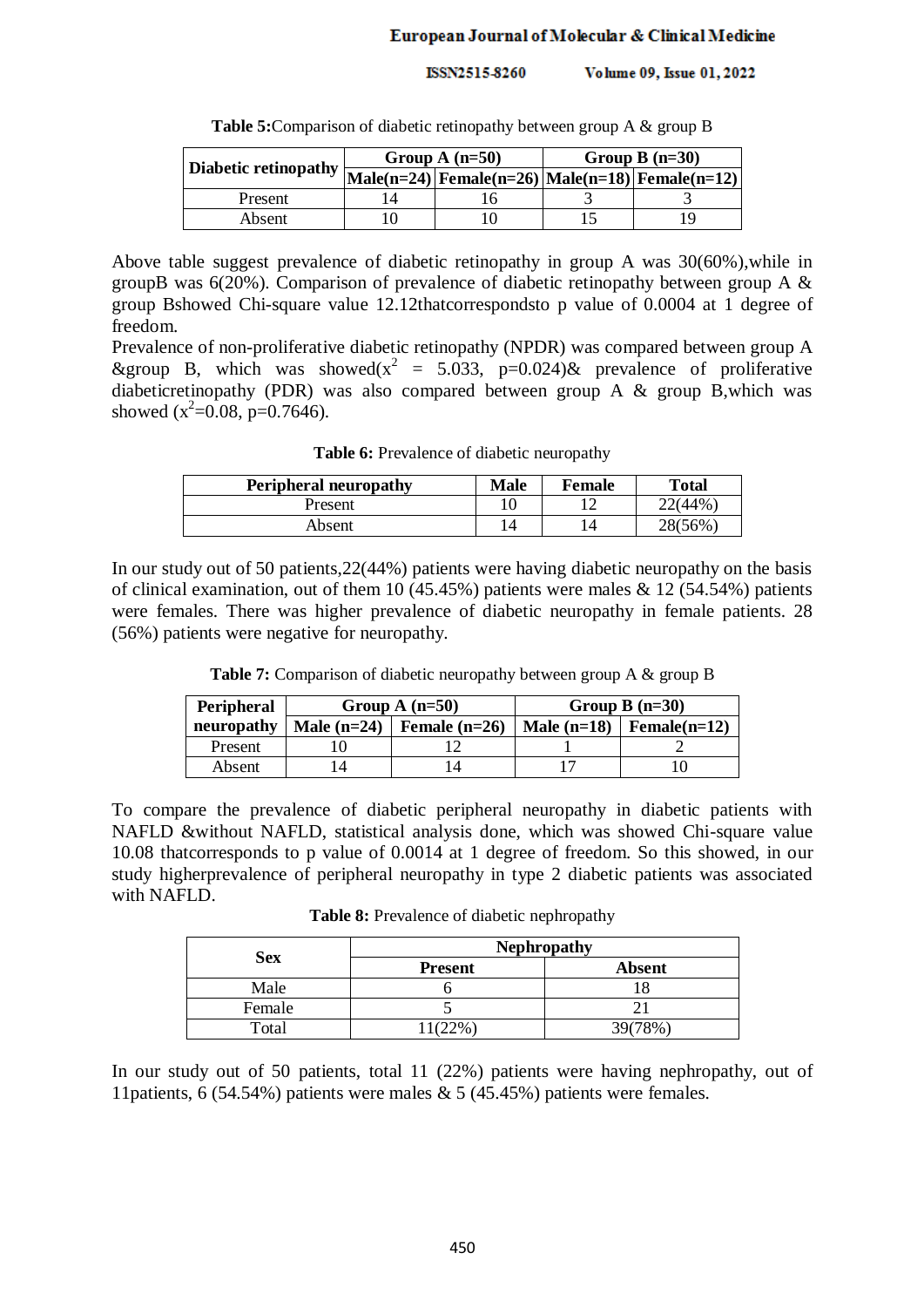Volume 09, Issue 01, 2022 ISSN2515-8260

|                    | Group A $(n=50)$              | Group B $(n=30)$ |                           |
|--------------------|-------------------------------|------------------|---------------------------|
| <b>Nephropathy</b> | Male $(n=24)$ Female $(n=26)$ |                  | $Male(n=18)$ Female(n=12) |
| Present            |                               |                  |                           |
| Absent             |                               |                  |                           |

**Table 9:** Comparison of prevalence of nephropathy between Group A & Group B

Prevalence of nephropathy in diabetic patients with NAFLD was higher than patients without NAFLD, but that was statistically not significant.  $(x^2=0.019 \text{ p} = 0.89)$  in our study.

| CAD     | <b>Male</b> | Female | <b>Total</b> |
|---------|-------------|--------|--------------|
| Patient |             | 4      | 31(62%       |
| Absent  |             |        | 19(38%       |

**Table 10:** Prevalence of Coronary artery disease (CAD)

Out of total 50 diabetic patients with NAFLD, 31 (62%) patients were having evidence of CAD, out of 31 patients, 17 (54.8%) were male & 14 (45.2%) were female. 19 (38%) patients having no evidence of CAD.

#### **Group B**

| CAD     |             | Group A $(n=50)$ | Group B $(n=30)$ |        |
|---------|-------------|------------------|------------------|--------|
|         | <b>Male</b> | <b>Female</b>    | Male             | Female |
| Present |             |                  |                  |        |
| Absent  |             |                  |                  |        |

To compare the prevalence of Coronary artery disease (CAD) in diabetic patients with NAFLD& withoutNAFLD, statistical analysisdone, which showed Chi-square value 13.3thatcorresponds to p value of 0.0002 at 1 degree of freedom.

### **Discussion**

**Table 11:** Prevalence of hypertension (HT) with other studies

| Study group                             | $%$ pt with HT |  |
|-----------------------------------------|----------------|--|
| Yuichirotakeuchiet al. $(n=1307)^{[7]}$ |                |  |
| Vijayviswanathanet al. $(n=2161)^{81}$  | 64.1           |  |
| Akagarwalet al. $(n=124)^{9}$           | 71.4           |  |
| Present study $(n=50)$                  |                |  |

To compare prevalence of hypertension, in yuichirotakeuchi*et al*. (n=1307) was 81%, which was comparable to our study. Retinopathy

**Table 12:** Comparison of prevalence of diabetic retinopathy with other studies

| Study group                              | % subject with retinopathy |  |
|------------------------------------------|----------------------------|--|
| Giovanni targheret al. $(n=2103)^{[10]}$ |                            |  |
| Vijayviswanathanet al. $(n=2161)^{8}$    | 29.4                       |  |
| Present study $(n=50)$                   | ыı                         |  |

Above table suggest, there was much higher prevalence of diabetic retinopathy as compared to other studies in patients with diabetes with fatty liver, which may because of small sample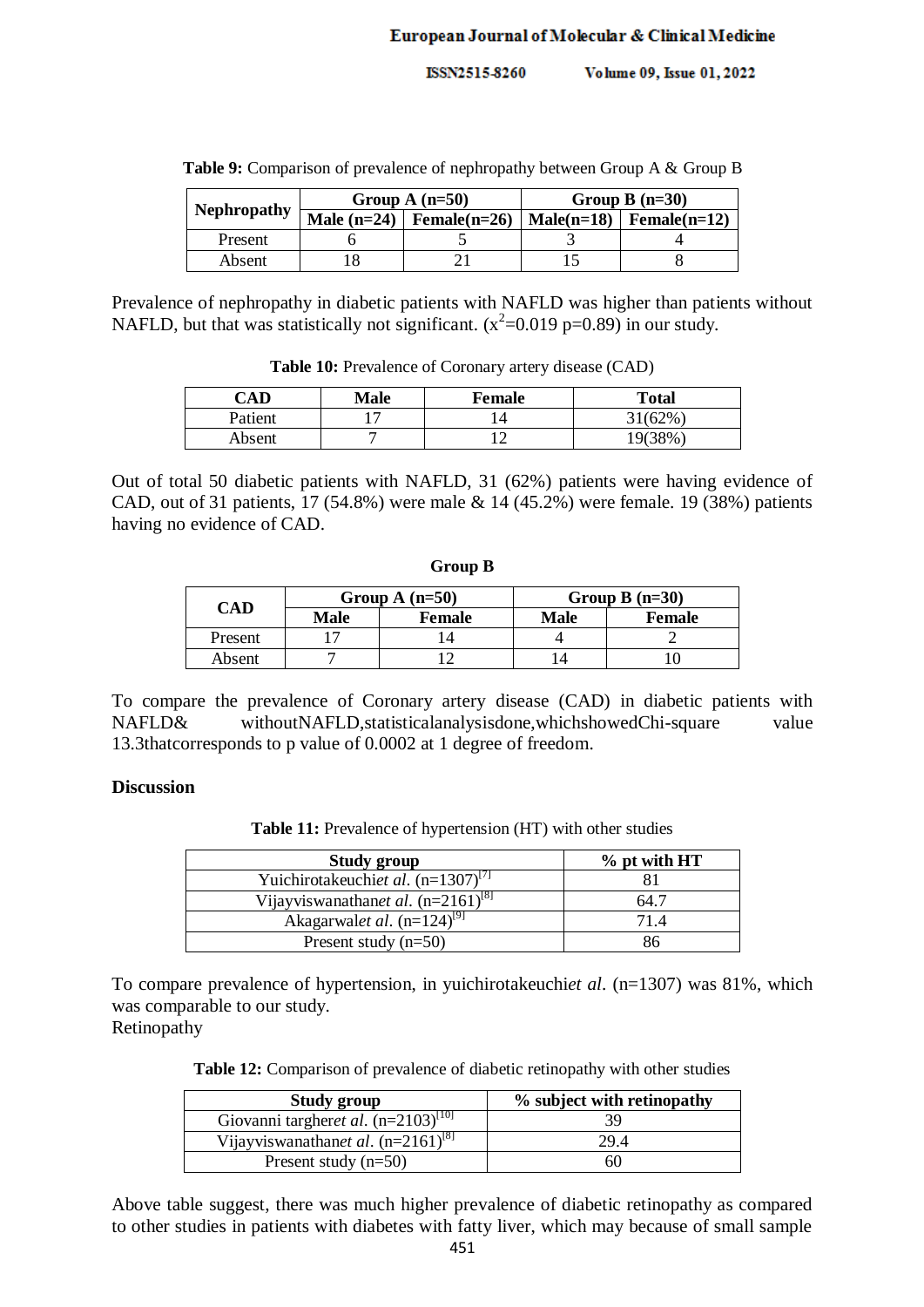size as compared to study done by Giovanni targher*et al*. showed 39% (n=2103),while in vijayviswanathan*et al*. was 29.4% (n=2161).

| <b>Study group</b>                                  | % of patients with nephropathy |  |
|-----------------------------------------------------|--------------------------------|--|
| Giovanni targheret al. $(n=2\overline{103})^{[10]}$ |                                |  |
| Ya-taozhanet al. $(n=413)^{[11]}$                   |                                |  |
| Vijayviswanathanet al. $(n=2161)^{[8]}$             |                                |  |
| Present study $(n=50)$                              |                                |  |

Table 13: Comparison of prevalence of nephropathy with other studies

Prevalence of nephropathy in vijayviswanathan*et al*.(n=2161) study was 32%, which was almost comparable to our study $[12]$ .

**Table 14:** Comparison of prevalence of coronary artery disease (CAD) with other studies

| Study group                           | % of diabetic<br><b>Patients with</b><br><b>NAFLD</b> | $%$ of<br>diabeticpatients<br>without NAFLD | P<br>value |
|---------------------------------------|-------------------------------------------------------|---------------------------------------------|------------|
| Yuichirotakeuchiet al. $(n=1307)^{7}$ | 22                                                    | 16                                          |            |
| Vijayviswanathanetal. $(n=2161)^{81}$ | 11.5                                                  | 1.4                                         | 0.01       |
| Akagarwalet al. $(n=124)^{9}$         | 60.5                                                  | 24                                          | 0.104      |
| Present study $(n=80)$                | 62                                                    | 20                                          |            |

Above table suggest, Prevalence of coronary artery disease (CAD) in Akagarwal et al (n=124) study was 60.5% which was comparable to our study.

### **Conclusion**

NAFLD was also associated with increased prevalence of diabetic macroangiopathy &micro vascular complication. In addition, NAFLD is an independent predictor for diabetic retinopathy & coronary artery disease (CAD) in type 2 diabetic patients. These findings suggest that type 2 diabetic patients with NAFLD should be considered as a high risk group for developing microvascular complication, even if microangiopathy is not clinically detected.So clinicians should look for NAFLD in diabetes, especially in presence of the metabolic syndrome.Once found, aggressive management of diabetes &risk factors should be the primary goal.

# **References**

- 1. Diehl A, Goodman Z, Ishak K. Alcohollike liver disease in non-alcoholics. A clinical and histologic comparison with alcohol-induced liver injury. Gastroenterology. 1988;95:1056- 62.
- 2. French SW, B EL, JF. Nonalcoholic fatty hepatitis: An important clinical condition. Can J Gastroenterol. 1989;3:189-197.
- 3. Wanless IR, Lentz JS. Fatty liver hepatitis (steatohepatitis) and obesity-an autopsy study with analysis of risk-factors. Hepatology. 1990;12:1106-1110.
- 4. Lonardo A, Bellini M, Tondelli E, Frazzoni M, Grisendi A, Pulvirenti M*et al*. Nonalcoholic steatohepatitis and the "bright liver syndrome": should a recently expanded clinical entity be further expanded? Am J Gastroenterol. 1995;90:2072-4.
- 5. Falck-Ytter Y, Younossi Z, Marchesini G, McCullough A. Clinical features and natural history of nonalcoholic steatosis syndromes. Semin Liver Dis. 2001;21:17-26.
- 6. Marchesini G, Bugianesi E, Forlani G, Cerrelli F, Lenzi M, Manini R*et al*. Nonalcoholic fatty liver, steatohepatitis, and the metabolic syndrome. Hepatology. 2003;37:917-23.